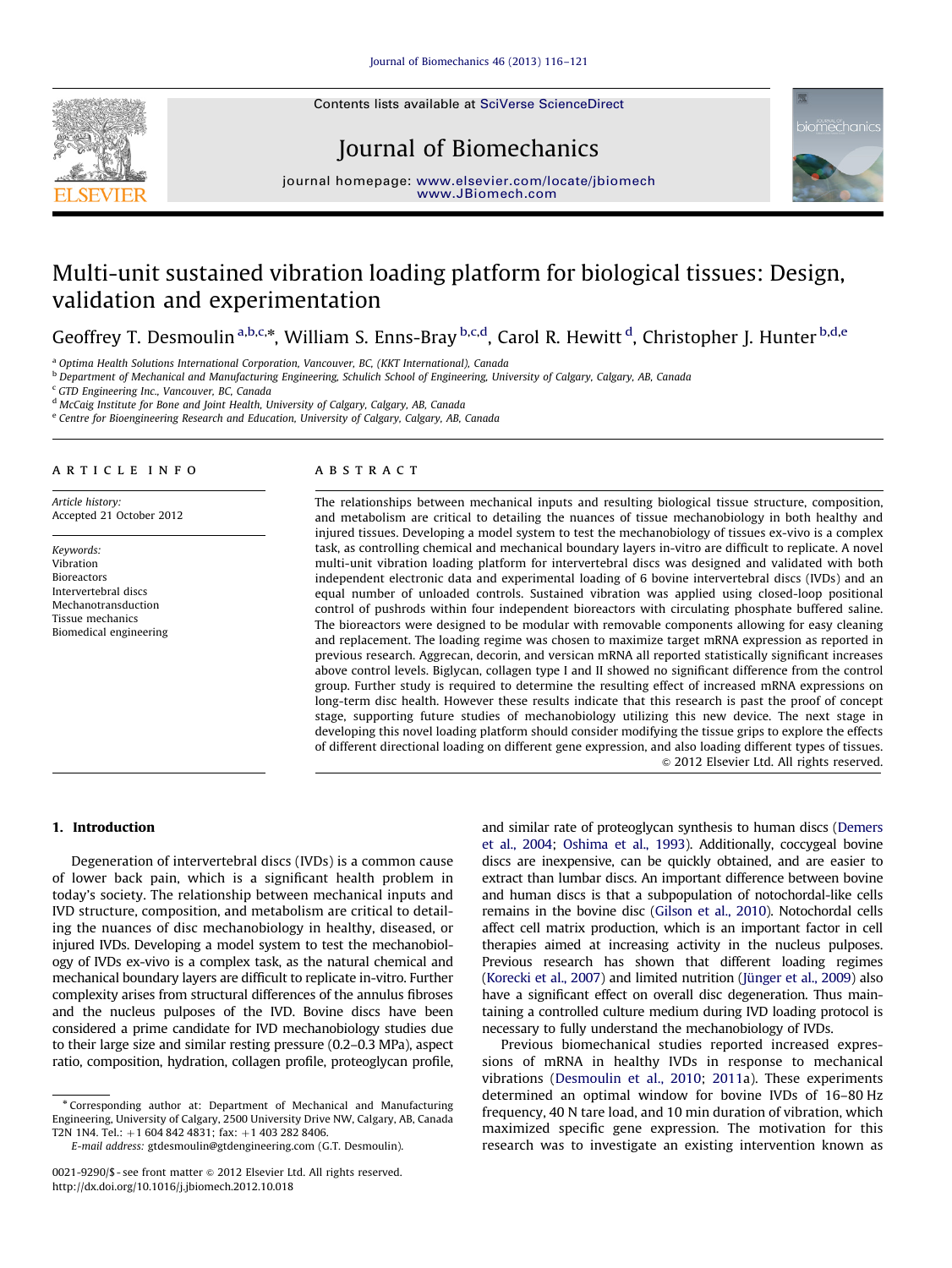the Khan Kinetic Treatment (KKT), which aims to accelerate soft tissue healing non-invasively in this manner. However, research studying the effects of vibrations upon IVD tissue is ongoing. Different studies have reported increased risk of disc degeneration ([Jensen et al., 2008\)](#page-5-0), no effect ([Kumar et al., 1999\)](#page-5-0), analgesic effect ([Desmoulin et al., 2007](#page-5-0)), or even positive effects ([Desmoulin et al., 2010](#page-5-0)) all due to applied vibrations. Thus, the effect of different vibration parameters on cell and tissue scale processes warrants further investigation [\(Hill et al., 2009\)](#page-5-0).

The testing apparatus used to show increased mRNA expression ([Desmoulin et al., 2010,](#page-5-0) [2011a](#page-5-0)) was a simplified bioreactor that did not consider the benefits of circulating culture medium, and was controlled with an open loop loading protocol. For this study, a fully automated device was designed to improve accuracy and efficiency of experiments by loading four discs simultaneously, in constantly circulating culture medium, while capable of different loading regimes, and a higher degree of numerical accuracy with closed loop control. Improving experimental controls such as temperature, air quality and culture medium were also added to preserve the cellularity of ex vivo tissue, in order to produce what we believe to be more accurate results. The system was designed to maximize messenger RNA expression within tissues treated with sustained axial vibration loading. The efficacy of the system was validated by comparing independent experimental data to previous studies showing vibration loading 16-80 Hz



Fig. 1. Vibration loading platform with all four bioreactors inside a standard incubator to ensure in-vivo temperature and  $CO<sup>2</sup>$  levels.

positively affects mRNA expression in bovine nucleus pulposi [\(Desmoulin et al., 2010](#page-5-0), [2011](#page-5-0)a). This paper summarizes the design, validation, and experimental results, technical advantages, and research limitations of this novel vibration loading platform.

#### 2. Materials and methods

#### 2.1. Bioreactor device design overview and validation

The novel test device used a quadruple bioreactor system that circulates culture medium between the four chambers, each of which contains a vibrating pushrod that loads the discs. The 1.5 L of phosphate buffered saline medium was circulated at  $\sim$  0.05 L/min using tubing that connects all four chambers and a pump (Master Flex #HV-07575-10, Cole-Palmer, Montreal), insuring equal quality of culture medium surrounding each sample. The device was designed to fit within a standard cell culture incubator (470  $\times$  450  $\times$  470 mm<sup>3</sup>) (Fig. 1), and the medium circulation rate, constant temperature (37 C), and constant environmental  $CO<sub>2</sub>$ levels (5%) within the incubator were chosen to best represent in-vivo conditions [\(Kofoed and Levander, 1987\)](#page-5-0). The bioreactors were designed as modular, removable components allowing for easy separation from the device for cleaning and replacement. The stainless steel frame and polymethylpentene containers were autoclavable, non absorbing, and chemically inert to the tissue samples and culture medium.

#### 2.2. Controller design

The push rods loading the IVDs were actuated by voice coils (40 N tare load prototype, Crowson Technology, LLC, Carpinteria, USA) capable of 10 N of dynamic loading. The mounted voice coils were powered by Linear Current Amplifier Modules (LCAM-1, Quanser, Markham, ON) controlled by a custom Labview program. The LCAM was powered by a 27 V source, and cooled by a 7.06 CFM fan (#2412PS-12W-B30, NMB-MAT, China) to eliminate temperature fluctuation of the output. Vertical translation of the push rod was measured with eddy current proximity probes from a 10 mm Rotor kit (#126376-01, Bently Nevada, USA), which measured small displacements of the pushrod at a high-speed sampling rate of 1000 Hz. The sensors measured displacement of steel projections attached to the pushrod, rather than the coils themselves to avoid electrical interference from the coil's magnetic field (Fig. 2A). Probes were individually calibrated by using a device that measured the analog output over a distance of 1–10 mm (Fig. 2B). Labview Full Development System (version 9.0.1, National Instruments, USA) was used to calculate the compression applied to IVDs by converting analog output from the probes into displacement using calibration data. The National Instruments Compact DAQ Input Module (NI 9215, National Instruments, USA) and Labview software were validated for software bias using a PC Oscilloscope (PicoScope 2203, Pico Technology, UK) and PicoScope software (version 5.19.1, Pico Technology, UK). Sensor feedback data was measured over a range of output frequencies and amplitudes for Labview and Picoscope software separately [\(Table 1\)](#page-2-0). There was a maximum 5.4% difference in measured amplitude voltage (0.018 mm), and identical frequency readings between Labview and Picoscope software at maximum output.

The Labview proportional-integral-derivative control virtual interface (PID.vi) was used to create closed-loop PID control of the coil's amplitude. Feedback data from proximity sensors was used by the Single Tone Extractor VI to determine amplitude and frequency of a generated waveform that optimally fits the sampled data. The frequency remained in open loop control due to its high stability and onscreen display. The PID parameters were obtained experimentally to prevent any



Fig. 2. Proximity probe measures displacement of steel projection attached to the pushrod entering the top of the bioreactor (A) using calibration data from proximity calibration device (B).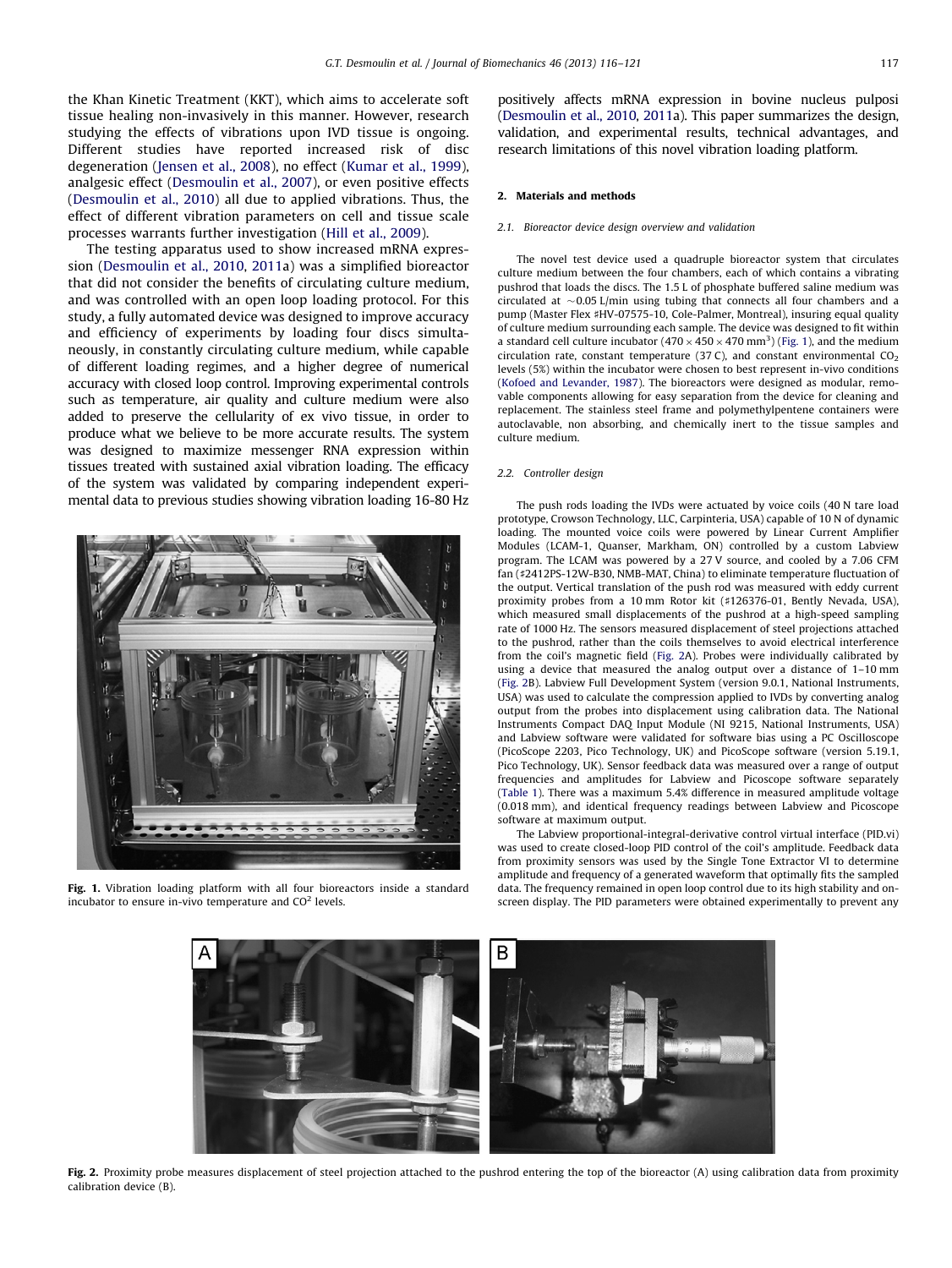<span id="page-2-0"></span>

| Table 1 |                              |  |
|---------|------------------------------|--|
|         | Software validation results. |  |

| Output freq<br>(Hz) | cDAQ output<br>(V) | Labview freq<br>(Hz) | <b>Picoscope freq</b><br>(Hz) | Labview amp<br>(mV) | Picoscope amp<br>(mV) | %Difference |
|---------------------|--------------------|----------------------|-------------------------------|---------------------|-----------------------|-------------|
| 25                  | 0.75               | 25                   | 25                            | 480                 | 456.5                 | 5.2         |
| 25                  |                    | 25                   | 25                            | 650                 | 616.5                 | 5.4         |
| 25                  | 1.25               | 25                   | 25                            | 833                 | 802.5                 | 3.8         |
| 50                  | 0.5                | 50                   | 50                            | 321                 | 306.5                 | 4.7         |
| 50                  | 0.75               | 50                   | 50                            | 491                 | 479                   | 2.5         |
| 50                  |                    | 50                   | 50                            | 672                 | 647.5                 | 3.8         |
| 50                  | 1.25               | 50                   | 50                            | 862                 | 855.5                 | 0.8         |
| 100                 | 0.5                | 100                  | 100                           | 404                 | 412.5                 | $-2.1$      |



Fig. 3. IVDs within bioreactors, with PBS culture medium, ready for loading.

overshoot, while reaching 95% of desired amplitude in fewer than 10 s. The frequency and amplitude automatically changed at desired time intervals to allow automatic management of multiple loading schemes. The existing Khan Kinetic Treatment (KKT) uses higher frequency vibrations ( $>16$  Hz) to improve neck pain and mobility ([Desmoulin et al., 2007,](#page-5-0) [2012\)](#page-5-0). This loading scheme uses vibrations frequencies distinctly higher than loading experienced by during daily activities such as walking or running, which produce low frequency loads on the spine  $($  < 10 Hz) [\(Schmidt et al., 2010](#page-5-0)). However other tissues may respond to a different window of vibration parameters, thus the device was designed to load tissue in a full 0–200 Hz range of frequencies for maximum capabilities.

# 2.3. Tissue

All procedures were approved by the University of Calgary's Animal Care Committee. Bovine tails from skeletally mature cattle were obtained from a local slaughterhouse within 6 h of death. The muscle, fat, fascia, and vertebrae remained intact when shipping, though the abattoir removed the skin. Prior to testing, the experimenter removed all musculature and fascia and two thin slices of the connecting proximal and distal vertebrae remained on either side of each dissected disc to provide grip to the push-rods and holders within the bioreactors (Fig. 3).

## 2.4. Experimental protocol

To demonstrate the devices efficacy, identical tissue preparation, displacement, frequency, loading durations, and reverse transcription polymerase chain reaction (Rt-PCR) were used as in the study by [Desmoulin et al. \(2011\).](#page-5-0) IVD samples were compressed on average by 0.6 mm peak-to-peak compression at 16 Hz for the first 5 min, and 65 Hz for the next 5 min. Control discs were dissected and suspended in the bioreactors without loading for the same duration of time, and then snap-frozen identically to loaded discs, in a randomized order to eliminate time-dependencies. All bovine samples used in this experiment were acquired, extracted, loaded, dissected, and frozen in one day, to minimize morphological changes and time-dependencies in IVD tissue after death. All conditions were run on a minimum of 6 separate discs, from at least six different tails. The goal of this loading regime was not to simulate normal loading, but instead to yield maximum expression of target mRNA to provide supporting



Fig. 4. Schematic of IVD compression, with load cell inserted to measure the loading profile.

evidence that optimal vibration parameters affect cellular activity in the tissue, which could possibly translate to future treatment. The effect of the experimental loading regime was compared to unloaded tissues held in the bioreactor under the same conditions.

The loading force of the device was measured without laboratory controls, and samples were tested immediately after dissection to compensate for the removed bioreactors and culture medium. A 450 N load cell (Electroforce 3200, Bose, USA) was inserted underneath the IVD sample and fixed to the base of the vibration platform with an adapter (Fig. 4). The forces generated by the voice coil were transmitted through the push rod and IVD, and were detected by the load cell at a sampling rate of 700 Hz. Three different bovine discs were tested with a mean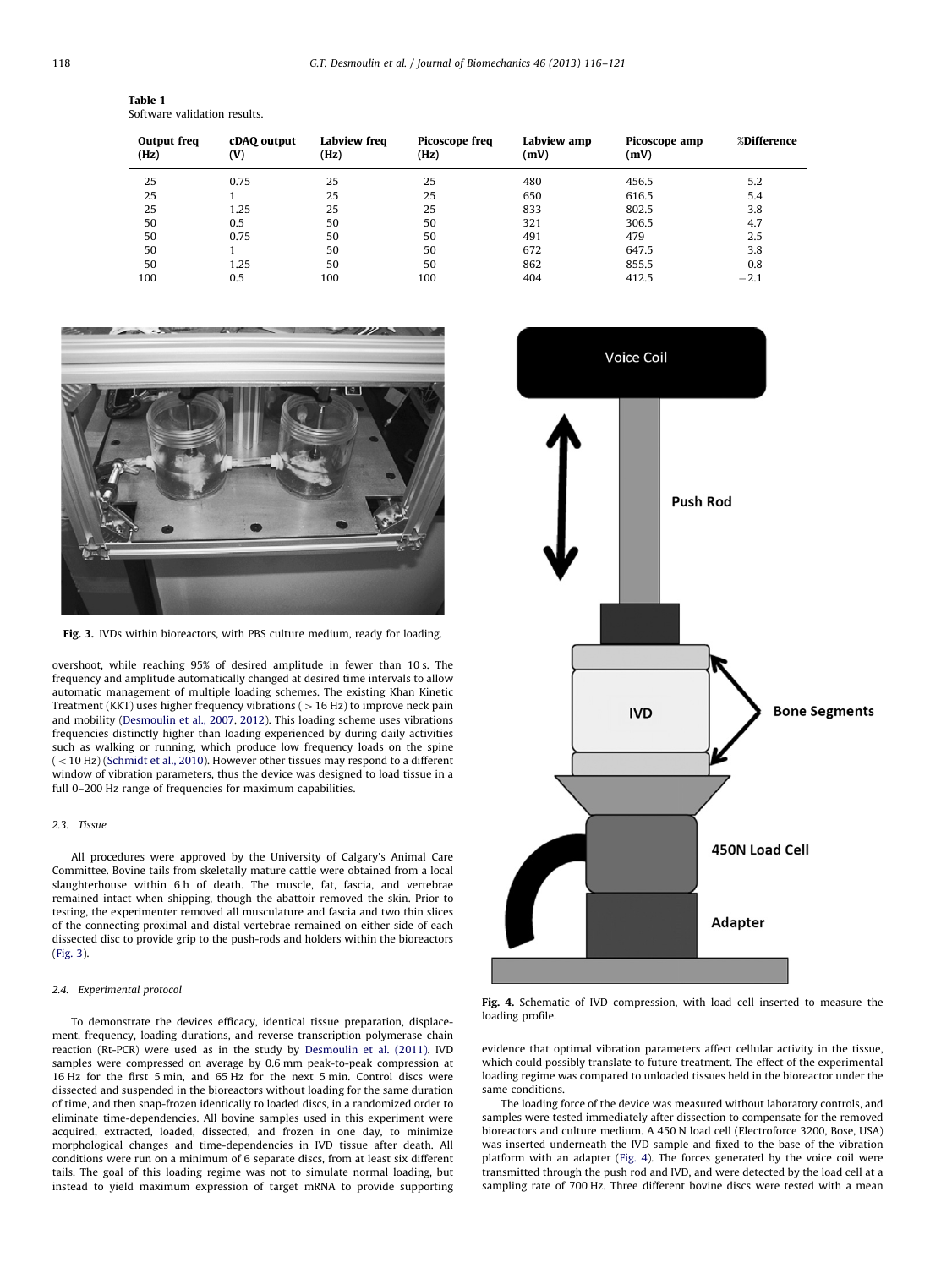diameter of 25 mm. The average initial tare load for these samples was  $50+3.5$  N which is approximately 20% of the pressure experienced by human lumbar discs during relaxed standing ([Wilke et al., 1999\)](#page-5-0). Loading profiles were collected at maximum output from voice coils at low and high frequency output (Fig. 5). When loading frequency was increased, the peak to peak amplitude of the loading profile decreased from approximately 4 N to less than 1 N. Over time the discs exhibited stress relaxation under fixed compression from the push rods, resulting in an average final load of  $41\pm0.9$  N, or an average decrease of approximately 9 N of compressive force. This stress relaxation was assumed to be present in all experimental discs, however no experimental control was established to prevent stress relaxation from occurring.

### 2.5. Rt-PCR

After the treatment period, the discs were harvested from the vertebral sections laying on either side, divided into nucleus pulposus (NP) and annulus fibrosus (AF), flash-frozen in liquid nitrogen, and stored at  $-80$  °C until extraction of total RNA. All discs were visually inspected at the time of RNA harvest and found to be approximately equal to a human Thompson Grade II disc (opaque fibrous nucleus, clear nuclear/annular demarcation, and distinct lamellae). Only the NP was analyzed for the current study; AF samples were stored for future testing, as pilot studies indicated minimal changes in the AF (data not shown). The frozen tissue was ground in Trizol reagent; full details of the protocol are provided elsewhere [\(Reno et al., 1997](#page-5-0)). Briefly, total RNA was isolated using the Trispin method and quantified using the Ribogreen assay (Invitrogen, USA). A sample containing 1 ug of RNA was reverse-transcribed using poly-T primers (Qiagen, Omniscript RT kit, USA). The resulting cDNA was probed with custom intronspanning primers for aggrecan, biglycan, collagen type I, collagen type II, decorin,



Fig. 5. Exemplary loading profile for maximum output at 20 Hz (A) and 65 Hz (B).

Table 2 PCR primers and thermocycler settings. GAPDH, and versican (Table 2). Real-time Rt-PCR was performed using SYBR green chemistry (Bio-Rad, SYBR Green Premix, USA) on an iCycler IQ system (Bio-Rad, USA). Starting quantity was determined using the ddCt method, as calculated by the iCycler software. All data was normalized to GAPDH expression and then normalized to control sample set.

#### 2.6. Data analysis

General Linear Model (GLM) analysis of Rt-PCR data showed substantial nonnormalities within normal probability plots, therefore a Kruskal–Wallis nonparametric test was implemented. In order to conduct post-hoc analyses on the nonnormal data, a Box-Cox analysis was performed. In all cases a transform of  $lambda=0.5$  was found to be optimal. ANOVA was used to check significance, followed by a Tukey's post-hoc test. The original Kruskal–Wallis and the transformed ANOVA results were consistent in all cases, suggesting that the transform was effective in normalizing the data. The transform was only applied for the analysis, not the presentation of the data in the figures. Pairwise comparisons were considered significant at or below the  $p=0.05$  value.

## 3. Results

#### 3.1. Medium flow

A Computational Fluid Dynamic (CFD) test was done in Solid-Works Simulation to qualitatively investigate any stagnation points or high flow regions. The goal was not to simulate normal fluid flow in the body, merely to control the quality of fluid between bioreactors. Given the experimental flow of  $\sim$  0.05 L/min and a density/viscosity similar to water, flows show no stagnations affecting the samples [\(Fig. 6](#page-4-0)).

## 3.2. Rt-PCR

Both the Kruskal–Wallis test and the ANOVA on transformed data indicated that there were significant differences between treatments for aggrecan, decorin, and versican ( $p=0.045$ , 0.044, and 0.008, respectively) with a strong trend for biglycan  $(p=0.052)$  but no significant differences for collagen type I or collagen type II ( $p=0.49$  and 0.14 respectively) ([Fig. 7\)](#page-4-0).

#### 4. Discussion

Our experimental multi-unit vibration loading platform successfully accomplished its intended purpose by achieving similar increases in target mRNA expression in IVDs due to applied vibration loading. The efficacy of the system was validated using similar loading parameters previously as reported in literature, and by demonstrating a similar biological response in IVD tissue ([Desmoulin et al., 2010,](#page-5-0) [2011](#page-5-0)). The ability to load four tissue samples independently was highly advantageous; the accelerated experimental method allowed the loading of more discs in less time. This is an important factor when testing tissues taken exvivo, as maximum cellularity must be maintained in order to demonstrate the biological effect of mechanical loading. The loading platform also improved the in-situ testing environment

| Gene        | <b>Forward primer</b>          | Reverse primer                     | Annealing temperature |
|-------------|--------------------------------|------------------------------------|-----------------------|
| GAPDH       | GGC GTG AAC CAC GAG AAG TAT AA | CCC TCC ACG ATG CCA AAG T          | 60                    |
| Aggrecan    | GAG TGG AAC GAT GTC CCA TGT    | GCA TTG ATC TCG TAT CGG TCC        | 50                    |
| Biglycan    | GCT CCT CCA GGT GGT CTA TC     | GCT GAT GCC GTT GTA GTA GG         | 50                    |
| Collagen I  | AAG AAC CCA GCT CGC ACA TG     | GGT TAG GGT CAA TCC AGT AGT AAC CA | 50                    |
| Collagen II | GCA TTG CCT ACC TGG ACG AA     | CGT TGG AGC CCT GGA TGA            | 50                    |
| Decorin     | TGA CTT TAT GCT GGA AGA TGA G  | TGG ACA ACT CGC AGA TGG            | 50                    |
| Versican    | GAG AGT GTC GGT GCC TAC        | GTC CTG TGT GTC TTC AAT CC         | 50                    |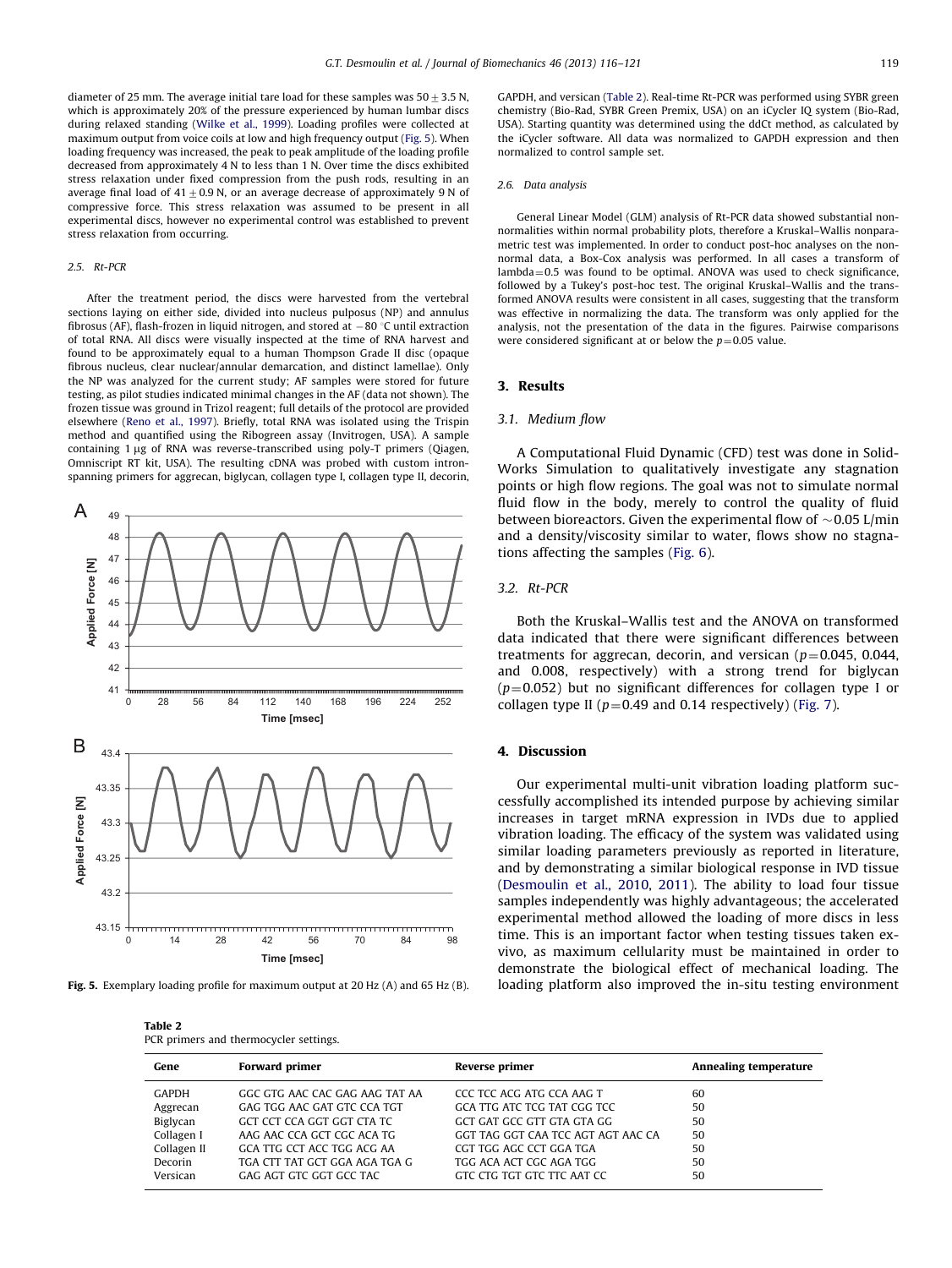<span id="page-4-0"></span>

Fig. 6. Computational Fluid Dynamic results within bioreactors at the start of flow (A) and after 1 min (B).



Fig. 7. Gene expression levels normalized to GAPDH levels and to control values (black bars represent significant difference  $p < 0.05$ ).

by controlling temperature and humidity in the incubator, and by equalizing medium quality through constant circulation. The fully automated Labview control program also included a built-in timer allowing for more complicated loading regimes, which enabled the seamless switch of vibration parameters at specific time points during testing. The goal of these additions was to enhance experimental controls and preserve tissue quality by accelerating the testing procedure.

Displacement feedback was used to control the amplitude of vibrations, however understanding the mechanobiology demonstrated here could be improved by imposing an equivalent pressure on disc with controlled mechanical loads [\(Beckstein](#page-5-0) [et al., 2008](#page-5-0)). Another limitation of our new device was the grip used to fix the IVD and transmit force from the push rod. Instead of a compression spring to clamp the disc, a rigid rod compressed the disc that made consistent initial compression difficult. Future work and modifications to this device will likely include incorporated load cells and redesigned tissue grips to address these issues. The experiment could be further improved by adding the ability to change the angle at which the tissue is fixed and loaded. For IVDs this would allow the comparison of gene expression in response to axial compression versus transverse shear loading. A new modular grip design would also enable other types of tissues to be loaded within the bioreactors.

To demonstrate the utility of the system, this study has presented pilot data that is consistent with scientific literature. Several mRNA expressions were increased within the cells of IVD tissue in response to applied mechanical vibrations, supporting that gene expression is responsive to mechanotransduction. Aggrecan, decorin, and versican all reported a statistically significant increase above control levels. Collagen types I and II showed no significant difference compared to the control group. Biglycan also exhibited a strong trend that suggest it is also affected by the applied vibrations. These results are largely consistent with previous studies, where aggrecan, decorin, and versican expression were also increased in response to vibration loading ([Desmoulin et al., 2011](#page-5-0)). This independent experimental data was able to demonstrate similar effects in bovine IVD tissue using a completely new device, thereby achieving our design goals.

Aggrecan is a very large proteoglycan ( $>$ 2800 kDa) with a primarily mechanical function in the tissue matrix ([Benjamin and](#page-5-0) [Ralphs, 2004](#page-5-0); [Rufai et al., 1995](#page-5-0)). The absence of aggrecan has been shown to be critical in disc health. Analysis of excised painful IVDs has shown the presence of nerves and blood vessels within the usually aneural and avascular tissues of the IVD, which has been suggested as a result of altered aggrecan biology [\(Freemont](#page-5-0) [et al., 2009](#page-5-0)). Collagen type II is the dominant collagen in the nucleus, however changes in Collagen type II during disk degeneration remains unclear ([Benjamin and Ralphs, 2004;](#page-5-0) [Rufai et al., 1995;](#page-5-0) [Freemont et al., 2009](#page-5-0)), and may not mirror the loss of proteoglycans. Versican is also a large proteoglycan (1000 kDa) similar to aggrecan, but with a less clear function. It is involved with cell adhesion and cell signaling ([Rufai et al., 1995\)](#page-5-0). However a decrease in versican expression occurs at various stages of disk degeneration [\(Freemont et al., 2009\)](#page-5-0) in the same way as aggrecan.

## 5. Conclusion

A new fully automatic vibration loading platform was designed and constructed with four independent bioreactors, incubator compatible dimensions, and circulating culture medium. By using previously reported vibration parameters, the device achieved positive influence of mRNA expression, thus demonstrating its efficacy. The evidence provided by this study supports the use of this device for vibration loading experiments of tissues perhaps outside the realm of IVDs. Current data remains unable to determine whether gene expression changes translate into altered protein expression, and further research is still required to determine how these increased mRNA expressions actually affect long term disc health. Nevertheless, the use of sustained vibrations to manipulate gene expression has moved past the proof of concept stage and warrants further investigation. Future work on IVDs could investigate directional vibration loading other than axial loading to explore the effect of directional loading on different mRNA expression. This methodology should also be expanded beyond IVDs, and optimal vibration parameters should be investigated in other tissues as well.